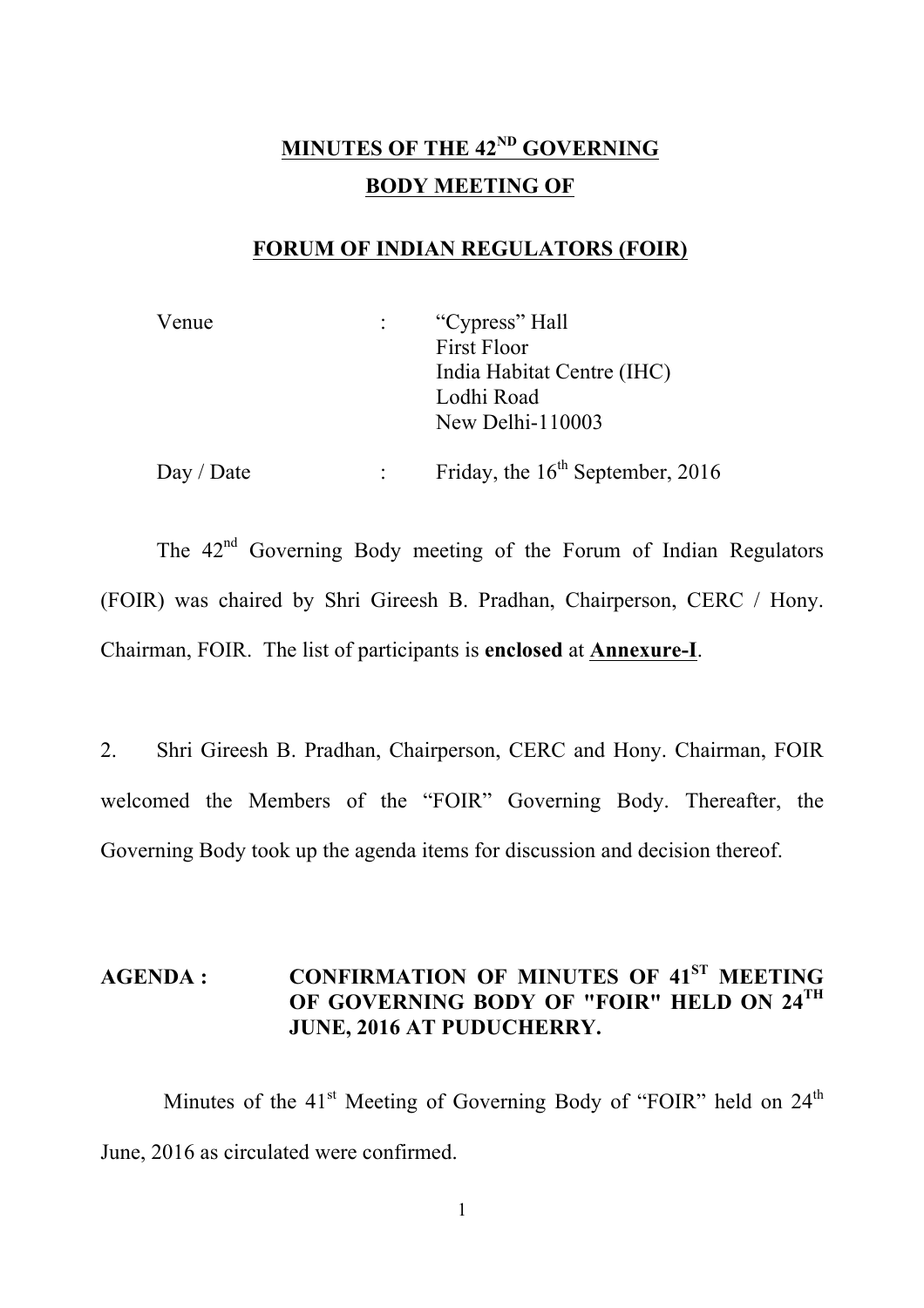#### **AGENDA : INDUCTION OF NEW MEMBERS INTO THE GOVERNING BODY OF "FOIR".**

As of today, "FOIR" is represented by Regulators from the electricity sector, Airport Economic Regulatory Authority, Competition Commission of India, Petroleum and Natural Gas Board and Tariff Authority of Major Ports. The latest in the series is the interest evinced by TRAI and WDRA to become members of FOIR.

The Governing Body was appraised that according to Section 11 of the FOIR's Rules and Regulations, there are 6 positions of Hony. Vice Chairman which are all filled, leaving no vacancies in this category. However, considering that the FOIR needs to be represented by all the regulators in various infrastructure sectors, the Governing Body resolved that Chairpersons of Central Sector Regulatory institutions should, by default be inducted in the Governing Body as Hony. Vice- Chairman.

The GB further accepted the proposal to include both TRAI and WDRA as Hony. Vice-Chairman (Central Infrastructure sector) of "FOIR".

The GB further decided as follows:

(i) The proposal of induction of new members to the GB of "FOIR" will be taken up before the AGM for giving retrospective effect to the membership.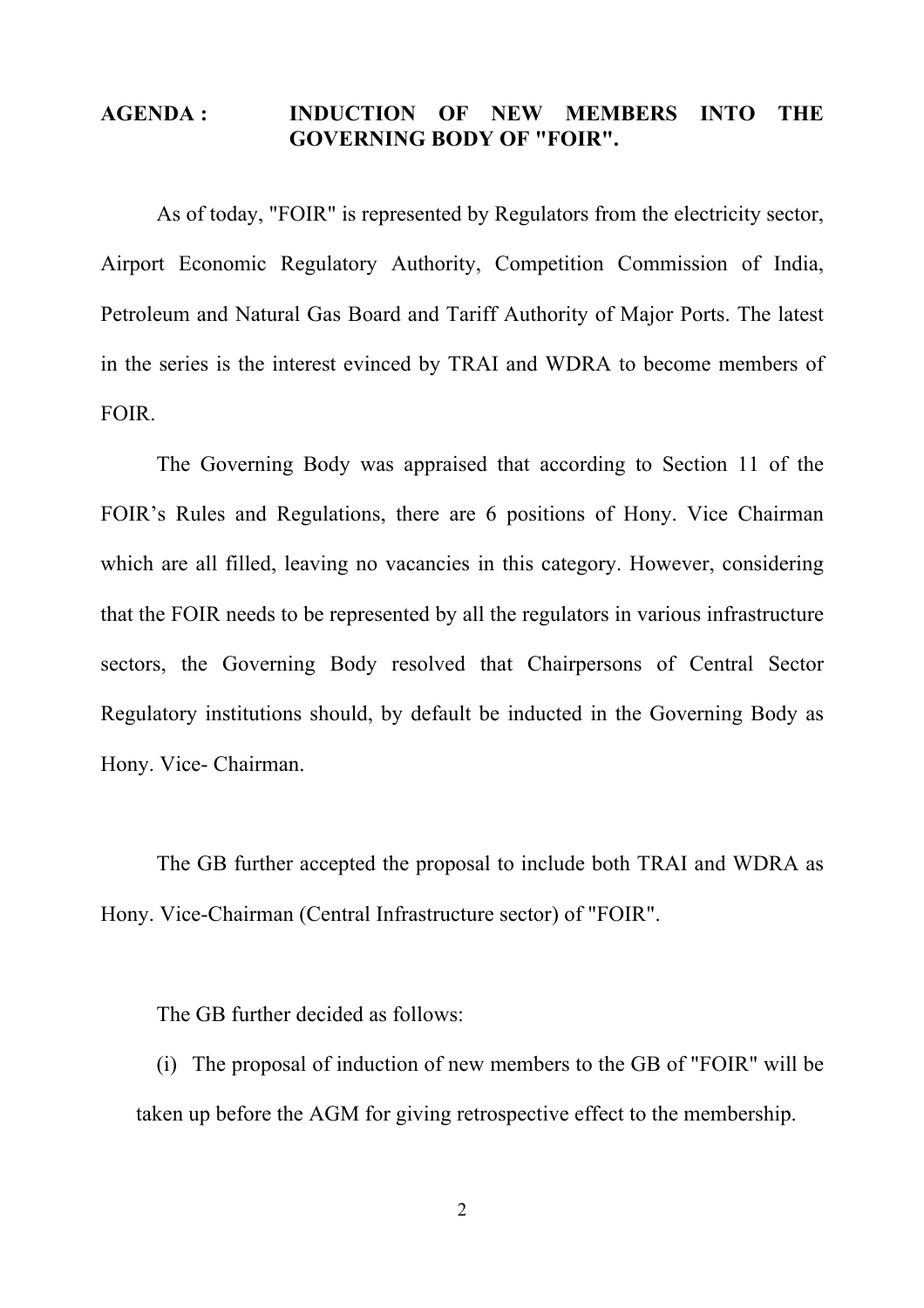(ii) The Rules and Regulations of "FOIR" to be amended to give effect to the change in the structure of the GB, to the extent that the Chairpersons of any Central Sector Regulatory Authority(ies) may be inducted as Hony. Vice-Chairman by default.

(iii) As regards increasing the strength of "FOIR", the Secretariat was instructed to once again write to SEBI requesting them to join "FOIR".

Thereafter, the Governing Body members were joined by Chairperson, TRAI and Chairperson, WDRA. Shri Gireesh B Pradhan, Chairperson, CERC/FOIR welcomed the new members to the Governing Body of "FOIR" and stated that "FOIR" was further strengthened by the presence of the new members and the Forum looks forward for a fruitful association with all the sectoral regulators.

On the issue of annual fee, it was discussed that the annual membership fees of FOIR were increased to Rs.4 lakhs per annum / Rs.2.5 lakhs per annum primarily to meet the estimated expenses of RRTI for two years. One suggestion was that the members could make a onetime contribution for this purpose which could be aggregated into a Corpus fund. The interest earned on this corpus could be used to fund the expenses of RRTI. In case there is a shortfall in the corpus, FOIR may approach any funding organizations or Niti Aayog for financial assistance. This will obviate the need for enhancement of annual fee for FOIR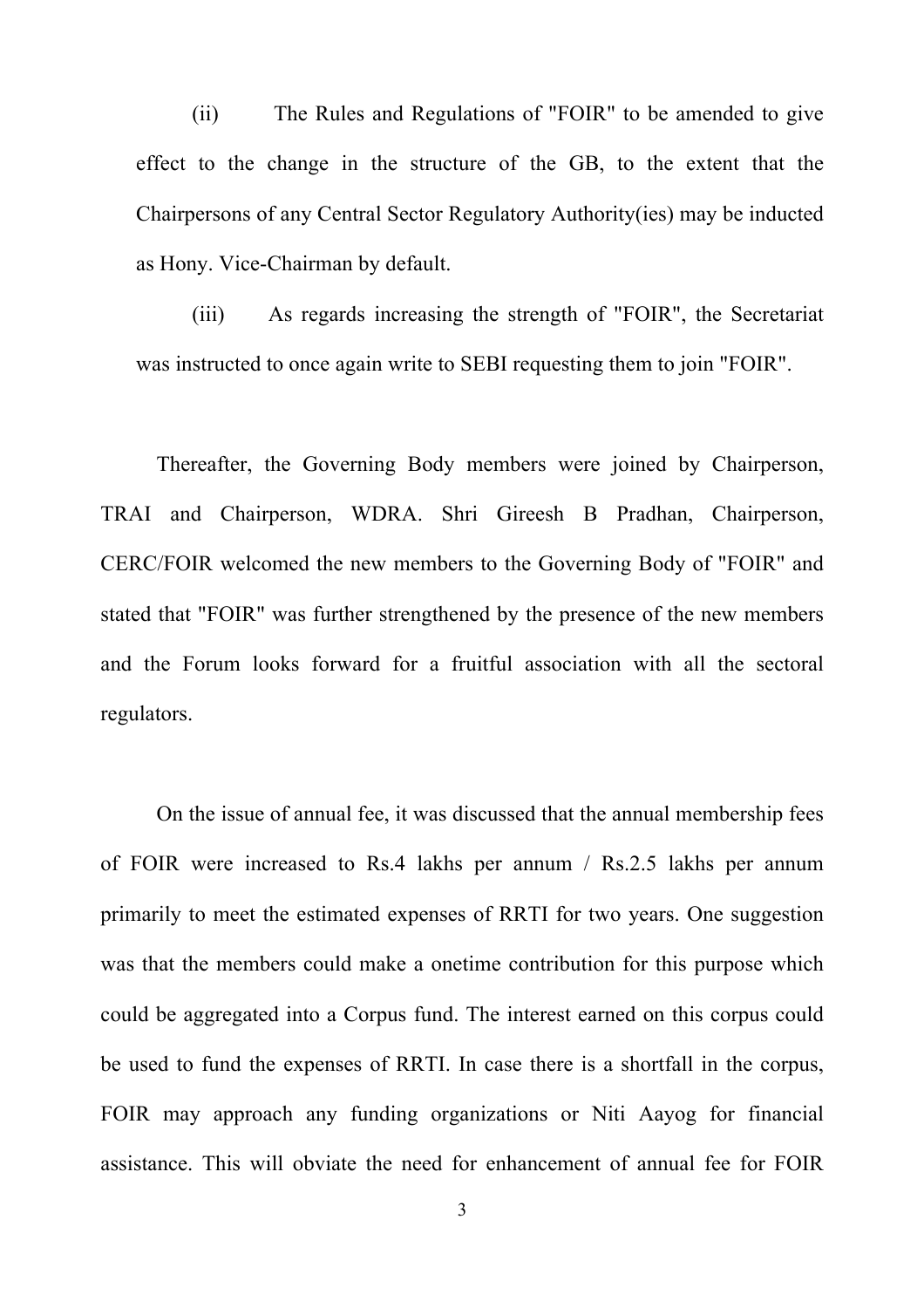Members. It has decided that FOIR Chair could write to the Member organizations for onetime contribution and the Secretariat could apprise the Governing Body about the status in this regard in the next Meeting. The Governing Body can then take a decision on the annual fee to be paid by Members.

#### **AGENDA : DISCUSSION ON THE UPCOMING PROGRAMME OF THE REGULATORY RESEARCH & TRAINING INSTITUTE (RRTI).**

Chairperson, CERC / Hony. Chairman, FOIR appraised the GB of the concept of the Regulatory Research & Training Institute (RRTI), initiated by FOIR which would address the training needs and the requirement to share the best practices in various verticals of the regulatory sector. The new members were further apprised of the decision of FOIR to house the RRTI for the first two years in the premises of CERC.

In pursuance of the decision taken by the GB in its  $41<sup>st</sup>$  meeting to kick start the RRTI with a programme for the Chairpersons / Members of the Regulatory Authorities and Regulatory Commissions; Hony. Chairman, FOIR apprised the GB of the draft program for the **1st Executive Management Workshop for Regulators**. The same was circulated for comments and suggestions.

After discussion, the following was agreed :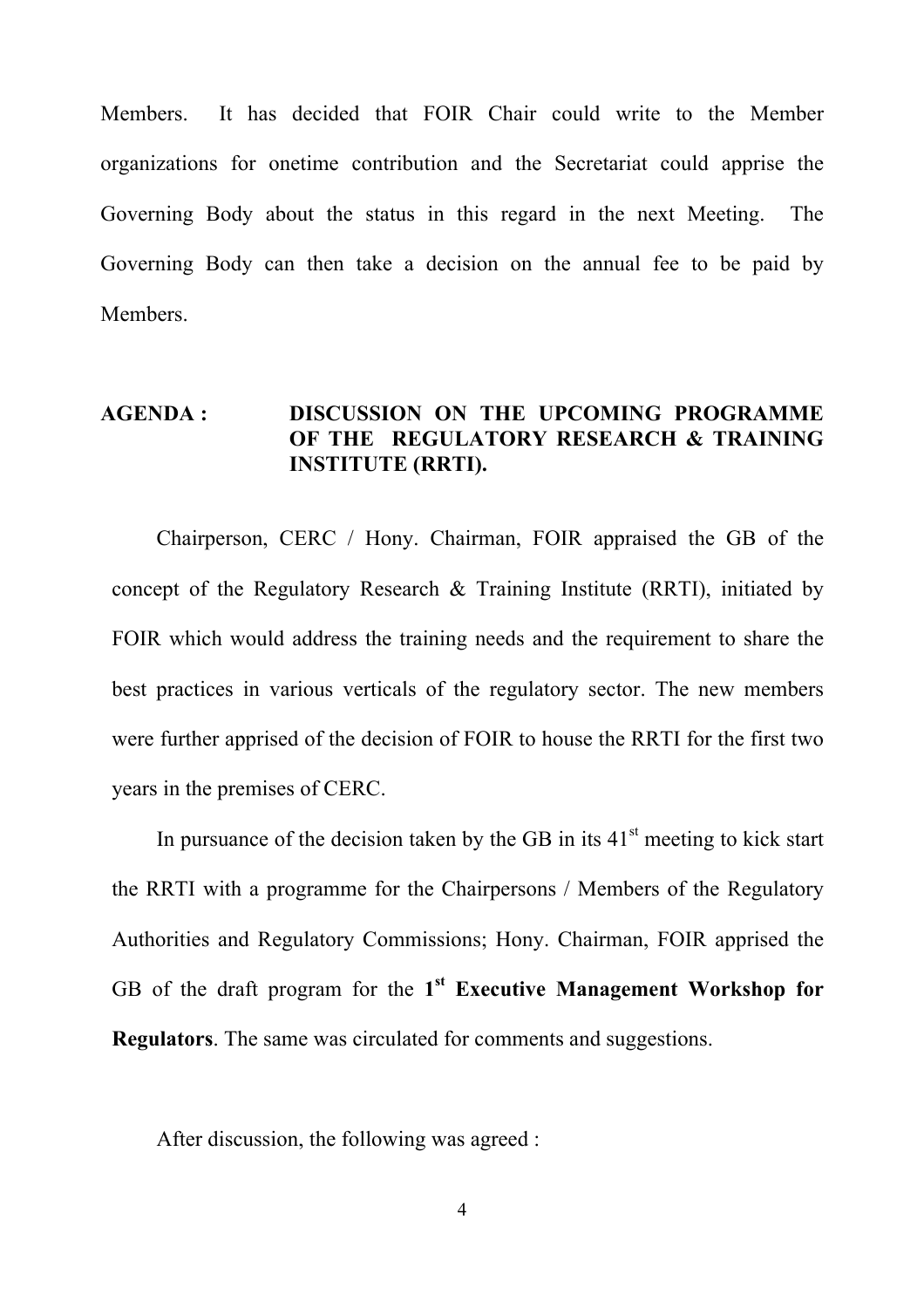- (a) The topics could cover common regulatory issues including Regulatory Impact Assessment, Process of framing regulations, Regulatory Best practices (national and international), Cross reference between sectoral and competition regulators, Evolving jurisprudence across sectors , Digital platform and how it affects businesses.
- (b)A pool of resource personnel could be formed which would include experts and resource persons from Universities / Institutes / Law firms could be invited to deliver talks / take sessions.
- (c) A core group of the Secretaries of the Regulatory Authorities, coordinated by Secretary, CERC/FOIR to be formed who can work out the modalities of this programme.

#### **AGENDA : NEXT MEETING OF THE FOIR "GOVERNING BODY".**

Chairperson, CCI informed the GB that CCI has been requested by the office of the Chief Minister of Gujarat seeking participation of the sectoral regulators in a special session earmarked for Regulators during the Vibrant Gujarat summit scheduled from  $10^{th}$  to  $13^{th}$  January, 2017.

Chairperson, CCI proposed that the next GB of FOIR could be held in Gujarat back to back with the Vibrant Gujarat summit. While expenses of the regulators invited to attend the Vibrant Gujarat summit would be borne by the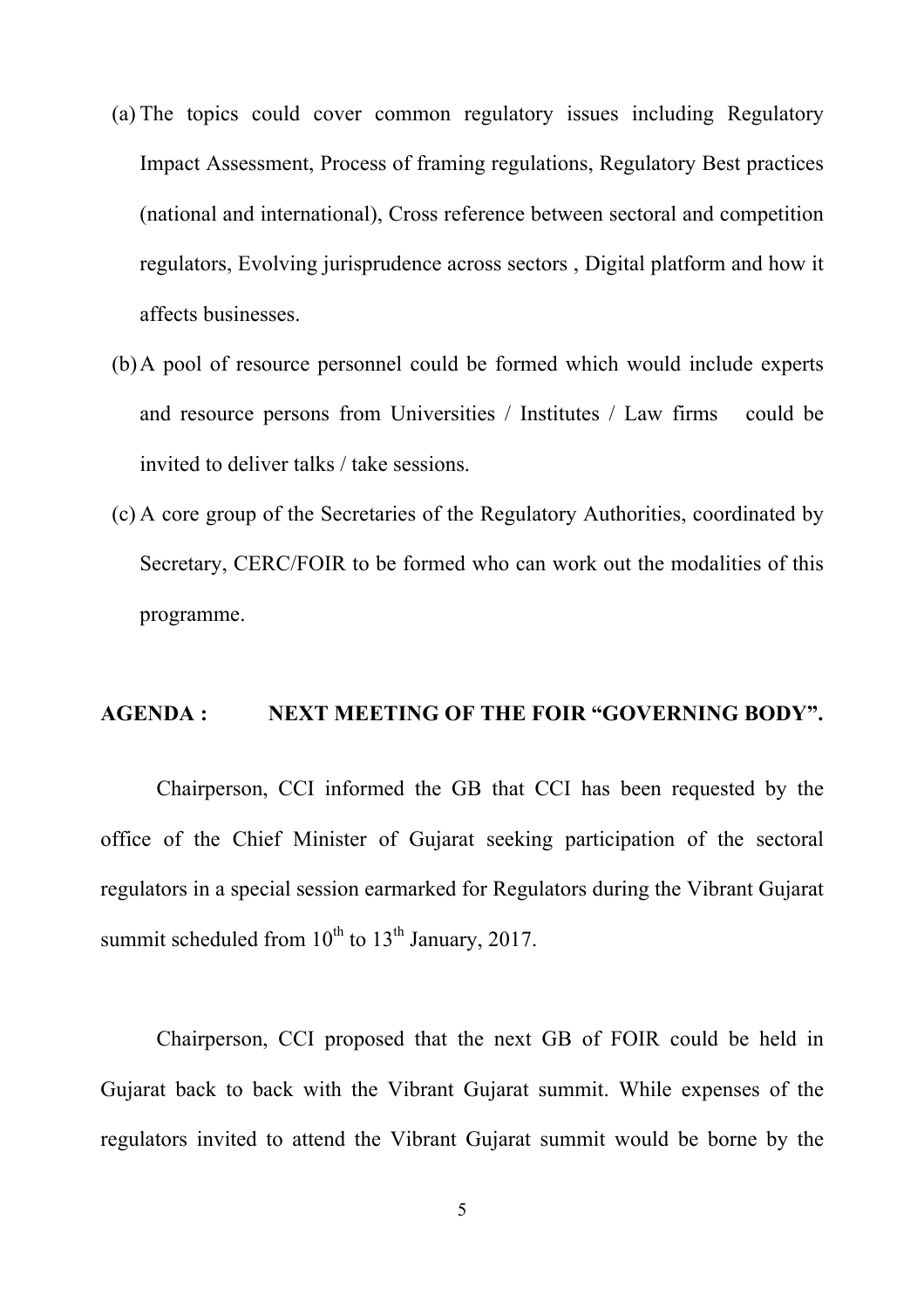State of Gujarat, FOIR can fund the expenses for the GB meeting. Chairperson, GERC (who is also a member of the GB of FOIR) was requested to coordinate with the office of the Chief Secretary of State of Gujarat to facilitate smooth conduct of the meeting.

At the end of the meeting, Chairperson, CERC/ Hony. Chairman, FOIR placed on record, deep appreciation and thanks on behalf of members of FOIR to Shri S.P. Nanda, Chairperson, OERC and Shri V.K. Shrivastava, Member, CSERC who would be demitting office in October, 2016. He stated that their support and contribution has been very valuable for FOIR.

The meeting ended with vote of thanks to the Chair.

\*\*\*\*\*\*\*\*\*